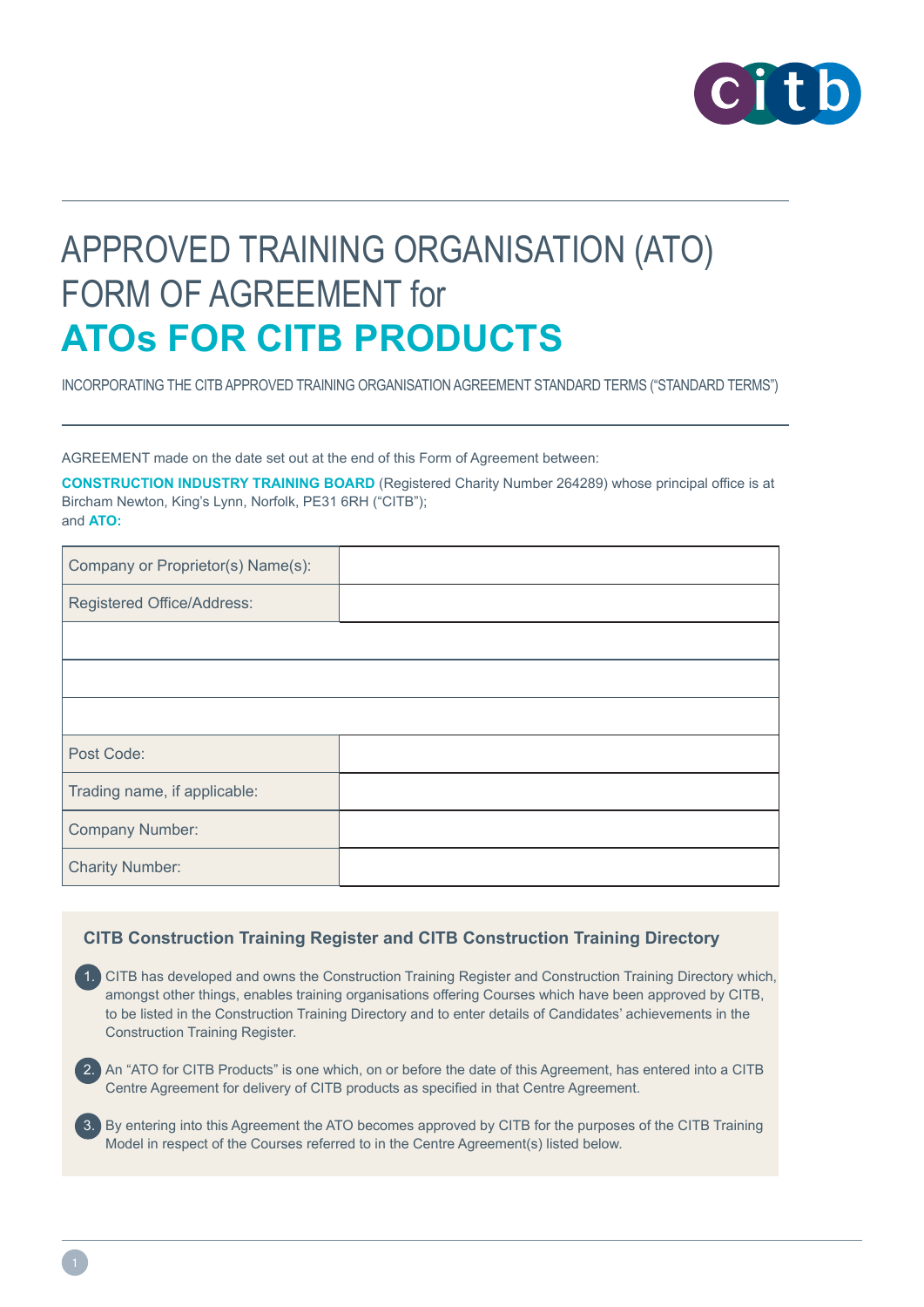**IN CONSIDERATION** of the performance of the ATO Obligations and (where applicable) the payment of Fees by the ATO, CITB approves the ATO and the rights as set out in clause 2.1 of the Standard Terms and agrees to perform its obligations under the Agreement.

### **ATO for CITB Products:**

Date and description of the ATO's existing Centre Agreement with CITB:

| Date of Centre Agreement:                                                                                                           |  |
|-------------------------------------------------------------------------------------------------------------------------------------|--|
| <b>CITB Products comprised in</b><br>the Centre Agreement:<br>If there is more than one Centre Agreement,<br>provide details below. |  |
|                                                                                                                                     |  |
|                                                                                                                                     |  |
|                                                                                                                                     |  |

| ATO trading address. (Insert the ATO's principal office from which it conducts its operations, if<br>different from the ATO address stated at the beginning of this Form of Agreement.) |                                                |  |
|-----------------------------------------------------------------------------------------------------------------------------------------------------------------------------------------|------------------------------------------------|--|
| Address:                                                                                                                                                                                |                                                |  |
|                                                                                                                                                                                         |                                                |  |
|                                                                                                                                                                                         |                                                |  |
| Post Code:                                                                                                                                                                              |                                                |  |
| ATO's Representative (primary contact):                                                                                                                                                 |                                                |  |
| Name:                                                                                                                                                                                   |                                                |  |
| Email:                                                                                                                                                                                  |                                                |  |
| Tel:                                                                                                                                                                                    |                                                |  |
| <b>CITB's Representative:</b>                                                                                                                                                           |                                                |  |
| Position:                                                                                                                                                                               | The Quality Assurance and Verification Manager |  |
| Email:                                                                                                                                                                                  | quality.assurance@citb.co.uk                   |  |
| Fees:<br>The fees, charges and other sums payable by the ATO set out in the "Fees List * (or similar) document<br>published on the CITB Training Model Website from time to time.       |                                                |  |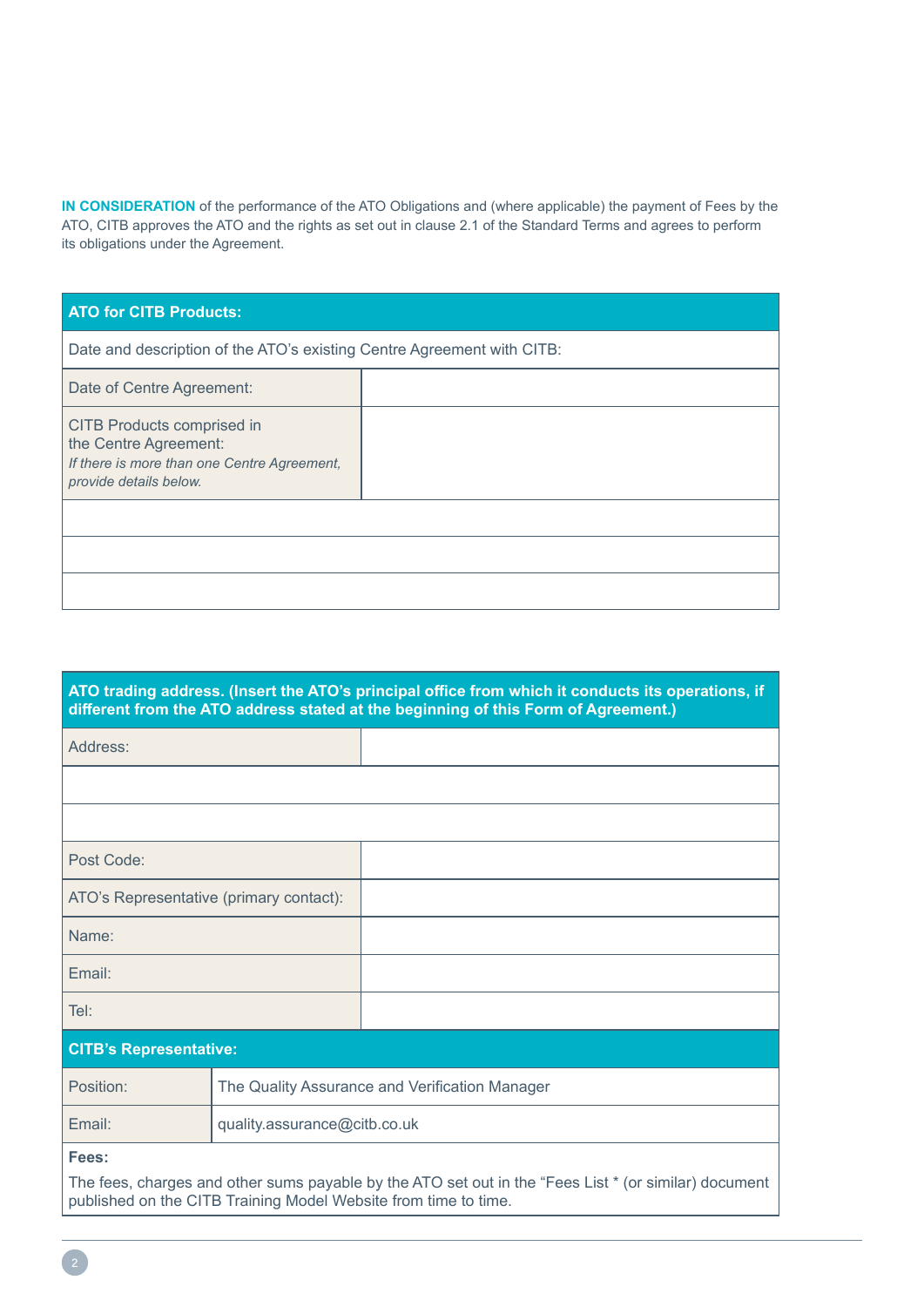#### **LISTED TRADE MARK(S) AND PERMITTED REFERENCES TO CITB / CONSTRUCTION TRAINING DIRECTORY AND CONSTRUCTION TRAINING REGISTER:** When promoting CITB approved courses which are listed in the Training Directory you must recognise this by using the CITB trademark:



**Together** with the relevant wording described below. It is a condition of this Agreement that you must not use the CITB logo unless it is accompanied by such wording.

1. To identify that a course is listed in the Construction Training Directory you must use the words [Course Title] listed in the Construction Training Directory' in all promotional materials.

2. To indicate that results from this course are recorded in the Construction Training Register you must say 'Candidates achievements will be listed in the Construction Training Register' in all promotional materials.

3. When promoting CITB approved courses you may use the line 'delivering CITB assured courses'. **Note: You are not permitted to use any other brands, logos or trademarks belonging to CITB, or any other wording referring to CITB, the Construction Training Directory.**

#### **DOCUMENTS INCORPORATED AND FORMING PART OF THE AGREEMENT**

- A This CITB Form of Agreement: ATOs for Assured Products
- B The CITB Approved Training Organisation Agreement Standard Terms
- C The User terms and conditions
- D Requirements for Approved Training Organisations
- E Specific CITB Scheme Rules
- F Branding Guidelines for the Listed Trade Mark available on request. Together with information supplied by the ATO as part of its application for approval as an ATO and/or for approval to deliver particular Courses.

# **Insurance minimum cover, per claim or series of claims, to be maintained by the ATO (clause 15 of the CITB ATO Agreement Standard Terms) shall be:** Professional Indemnity Insurance **Example 1** £2 million

Public Liability Insurance **Example 20** and E5 million Employer's Liability Insurance minimum as required by law Special Conditions: